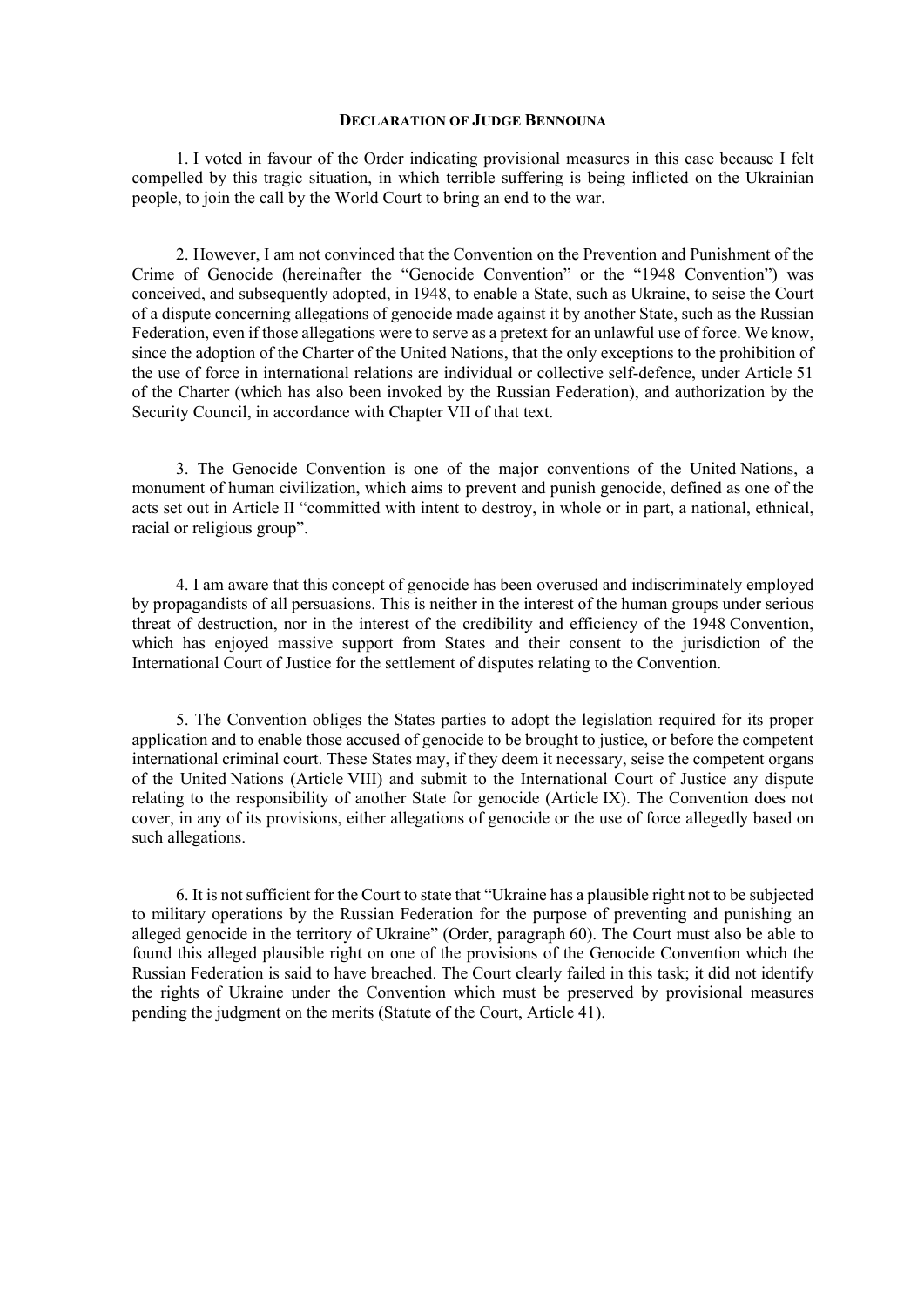7. Following the military intervention of the countries of the North Atlantic Treaty Organization (NATO), from 24 March to 10 June 1999, in the Federal Republic of Yugoslavia (now Serbia), without the authorization of the Security Council, which was aimed at preventing a "serious humanitarian disaster in Kosovo", the matter was debated at the international level. The then Secretary-General of the United Nations, Mr. Kofi Annan, underlined the tension that existed within the international community between the need to prevent massive human rights violations and the limits imposed on humanitarian intervention in the context of respect for State sovereignty (*We the peoples: the role of the United Nations in the twenty-first century, report of the Secretary-General to* the Millennium Assembly of the United Nations*,* doc. A/54/2000, 27 March 2000, para. 218). This was followed, after long discussions, by the adoption at the 2005 United Nations Summit of the concept of "responsibility to protect", according to which it falls to each State to protect its population from massive human rights violations, in particular genocide, and, if necessary, other States may intervene to this end with the authorization of the Security Council (*2005 World Summit Outcome*, resolution adopted by the General Assembly on 16 September 2005, doc. A/RES/60/1, paras. 138-139).

8. Sadly, in practice, the concept of responsibility to protect has been diverted from its purpose. When, on 17 March 2011, the Security Council authorized Member States to take action through air strikes to protect civilian populations in Libya (resolution 1973, doc. S/RES/1973 (2011)), NATO forces deviated from their initial mandate, by favouring régime change in that country. This saw the end of the concept of responsibility to protect.

9. In fact, it is difficult to link the question of the legality of the use of force in international relations, as such, to the Genocide Convention. When, in 1999, Yugoslavia instituted proceedings before the Court, on the basis of the Convention, against a number of NATO countries, which had launched air strikes against Belgrade, the Court adopted orders indicating provisional measures, considering, in particular, that it

"must ascertain whether the breaches of the Convention alleged by Yugoslavia are capable of falling within the provisions of [the Genocide Convention] and whether, as a consequence, the dispute is one which the Court has jurisdiction *ratione materiae* to entertain pursuant to Article IX" (*Legality of Use of Force (Yugoslavia* v. *France), Provisional Measures, Order of 2 June 1999, I.C.J. Reports 1999 (I)*, p. 372, para. 25).

The Court concluded that this was not so.

10. From a legal standpoint, that case is similar to the present proceedings, in so far as, in both instances, the applicant invoked the Genocide Convention in the context of an unlawful use of force by the respondent. Although the Court rejected the Request for the indication of provisional measures submitted to it by Yugoslavia, it underlined that

"[w]hereas, whether or not States accept the jurisdiction of the Court, they remain in any event responsible for acts attributable to them that violate international law, including humanitarian law; whereas any disputes relating to the legality of such acts are required to be resolved by peaceful means, the choice of which, pursuant to Article 33 of the Charter, is left to the parties" (*Legality of Use of Force (Yugoslavia* v. *France), Provisional Measures, Order of 2 June 1999, I.C.J. Reports 1999 (I)*, p. 374, para. 36).